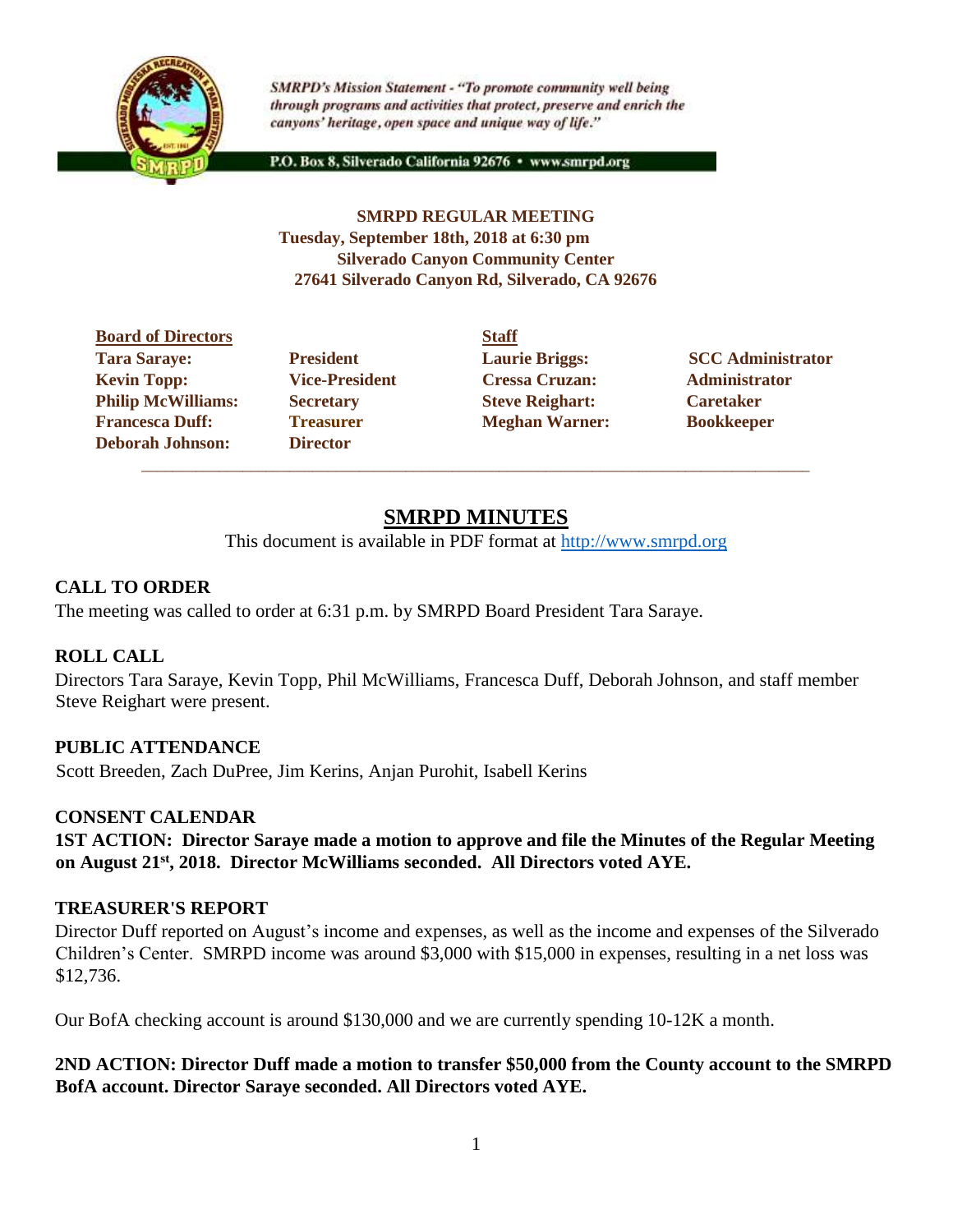The SCC had numerous repairs done in August and had a loss of \$8,161.73. Debbie requested that a form be made to approve SCC expenses; Tara said she would create it.

### **3RD ACTION: Director Saraye made a motion to approve the Treasurer's report, expenses, and financials. Director Duff seconded. All Directors voted AYE.**

## **OTHER DISTRICT BUSINESS**

Jim Kerins presented a proposal to do an "Un-Olympics" event for the community, which would also raise funds for the SMRPD. This would be a family event with about 16 people (two teams of 8) participating in various games and competitions. Tentative dates were 11/9 and 11/10. Debbie explained the legal and insurance requirements for the event. Kevin will get with Jim on requirements and scheduling.

The Country Fair will be October  $13<sup>th</sup>$  and  $14<sup>th</sup>$ .

# **SILVERADO CHILDREN'S CENTER (SCC) OVERSIGHT COMMITTE**

There were 41 students enrolled in August (13 are canyon kids). There are currently two full time staff and four part time; professional training for the staff scheduled for this month has been completed. A re-design of the playground is being planned. The Sept. 12th Pizza fundraiser was completed; a fundraiser at Giracci Vineyards may take place in November. There will be an Open house sometime in October (rescheduled from September). A fundraiser at Giracci Vineyards is also being planned. SCC expenses were high in August reflecting repairs and extra payroll costs.

### **FACILITIES/SAFETY/MAINTENANCE COMMITTEE**

A Tuff Shed has been installed behind the Ball Wall in Silverado; recreation equipment will be stored there and be available for public use. Telephone poles around the Community Center buildings need to be cut down, and the floor in the shed behind Building A needs reinforcement. The kitchen in Modjeska will be repainted. The sign at the county lot in Modjeska was discussed but no action was taken.

### **RECREATION COMMITTEE**

Director Johnson reported on Recreation income.

### **FUNDRAISING COMMITTEE**

The Flea Market brought in \$140 last month. Concert food sales netted \$27 in tips and \$440 in sales. The Rattlesnake Aversion program trained 39 dogs and received a lot of positive feedback; net income from the event was \$585.

### **OPEN SPACE AND TRAILS COMMITTEE**

As a member of the OC Green Vision Project, the SMRPD signed on to the group's letter to OCTA concerning it's Draft 2020 Long Range Transportation Plan. The letter expresses concern over a number of proposed changes directly affecting roads within our District (and other areas in Orange County).

### **PUBLIC COMMENTS**

Zach DuPree announced that this year's Unparade was expected to be fantastic!

### **CLOSED SESSION REPORT**

A bonus for the SCC Director for the Summer program and an appreciation gift for SCC staff were discussed.